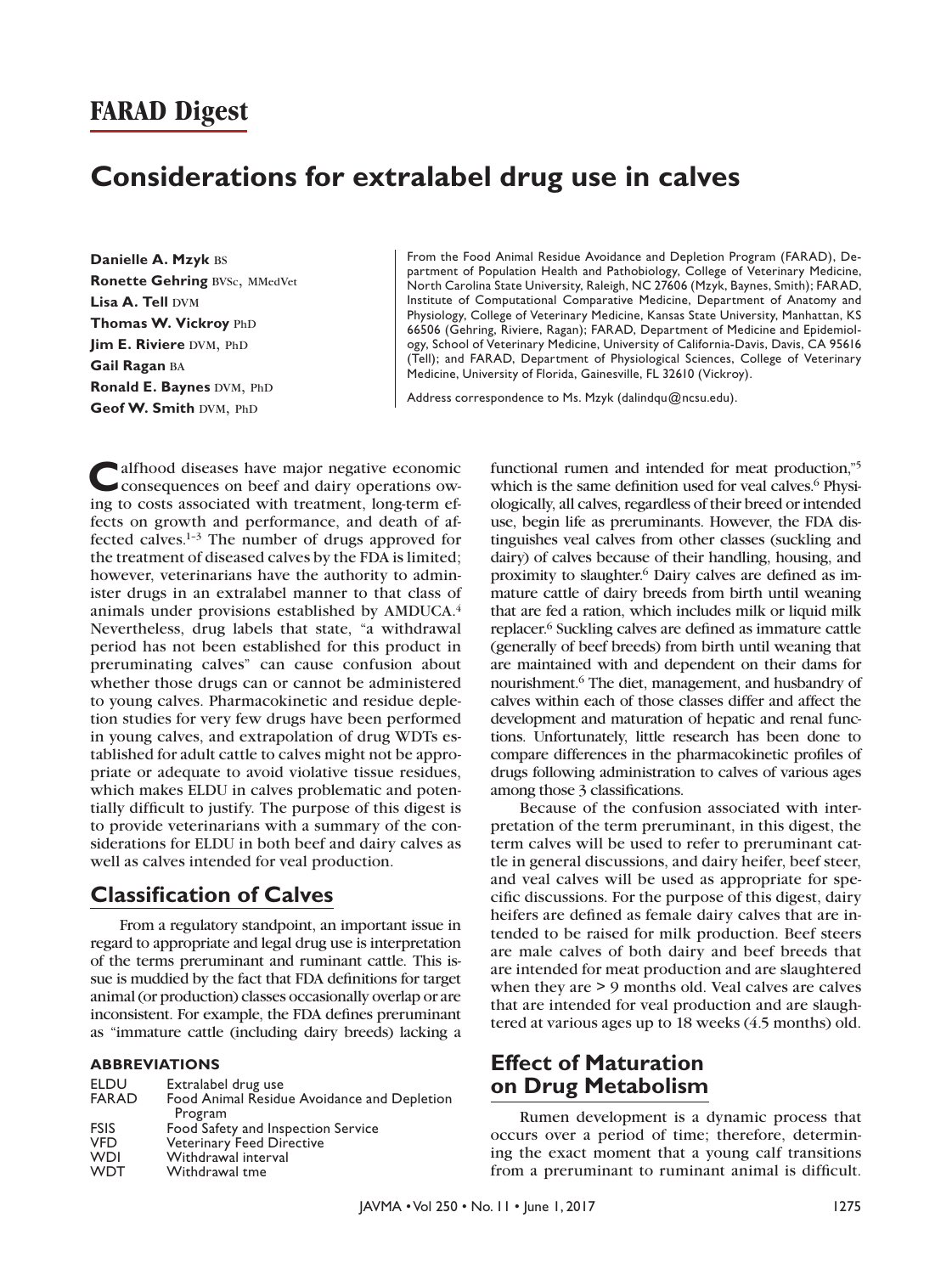The rates of rumen development and maturation vary among calves and are dependent on nutrition and diet.7 At birth, the rumen is small, and the development and maturation of rumen function are delayed in calves fed milk diets exclusively relative to calves that are not fed milk diets exclusively. When calves are fed starter, or grain, the microbial population in the rumen begins to ferment carbohydrates into volatile fatty acids (butyric, propionic, and acetic acids). The production of butyric acid, and to a lesser extent propionic acid, is primarily responsible for rumen maturation and the development of functional rumen papillae.8 In cattle, rumen function has a substantial effect on the pharmacokinetics of drugs, and changes in the rumen pH, extracellular fluid composition, and motility and transit time of the gastrointestinal tract as calves mature affect the solubility and absorption of orally administered drugs. Also, rumen microflora can inactivate orally administered drugs, thereby decreasing drug bioavailability and absorption.9

Although rumen development affects drug absorption, it is maturation of the elimination pathways of the liver and kidneys, the primary organs responsible for drug clearance, that greatly affects drug metabolism and excretion, which in turn affect tissue drug residues. In fact, there is considerable ongoing research in both human and veterinary medicine on the effects of organ development on drug metabolism and elimination. Results of multiple pharmacokinetic studies<sup>10-16</sup> indicate that the plasma elimination half-life, clearance rate, and volume of distribution for many drugs vary substantially between calves and adult cattle. Veterinarians should also be cognizant that plasma pharmacokinetic parameters do not necessarily accurately reflect drug dynamics in organs and tissues.17

Research regarding the ontogeny of transport systems involved in the uptake or biliary and renal excretion of drugs in cattle is limited. Hepatic metabolism, which usually involves a 2-step elimination process (phases I and II), is the main mechanism of drug elimination.18,19 Phase I metabolism typically involves reactions mediated by cytochrome P450 enzymes, which increase the hydrophilicity of many compounds. In calves, cytochrome P450 enzyme activity increases 2-fold during the first week after birth and remains constant thereafter.20 Mixed-function oxidase activity also develops over time, with some enzyme activities in 1-day-old calves only 17% to 50% of those in 42-day-old calves.20 Phase II reactions contribute primarily to the systemic clearance of drugs by a series of conjugation pathways and other enzymes. Xenobiotic-metabolizing enzymes are generally deficient in food-producing animals at birth and gradually increase during the first few months after birth.<sup>21</sup> Protein and enzyme expression for many cytochrome P450 enzymes are generally low at birth, and the birth process initiates their postnatal development.22 That mechanism likely contributes to the decrease in the elimination half-life and increase in the clearance rate observed for many drugs as calves mature.

The maturation of renal pathways is dependent on renal blood flow and glomerular filtration rate. At birth, there is a large decrease in renal vascular resistance and increase in cardiac output and renal blood flow, which contribute to the growth and maturation of renal tubules and tubular processes.<sup>23</sup> For drugs that are dependent primarily on renal excretion, immature renal clearance mechanisms can result in a prolonged elimination half-life, but the pharmacokinetic parameters for those drugs are quite variable and complex owing to factors other than renal clearance such as protein binding and affinity.24

Differences in pharmacokinetic parameters between calves and adult cattle can also be attributed to alterations in total body water content and rapid changes in plasma protein concentrations that occur as ruminants mature.<sup>25,26</sup> The volume of distribution for a drug represents the proportion of drug measured in a specific biologic fluid relative to the total amount of drug in the body.<sup>27</sup> Thus, as the volume of distribution for a drug increases so does the likelihood that the drug will be detectable in body tissues, whereas as the volume of distribution for a drug decreases, it becomes more likely that the drug is confined to the central compartment (circulatory system).17 Compared with adult cattle, calves generally have greater total body water and extracellular fluid contents and lower adipose tissue and muscle mass. Changes in total body water and fat content as calves mature likely play a role in the age-dependent differences in distribution observed for many drugs.<sup>24</sup> For many drugs, the tissue elimination half-life is substantially longer for young calves than for adult cattle. Given that many drugs commonly administered to calves are approved for use in adult cattle, the WDTs for those drugs, which are based on several factors such as the established tolerance and drug pharmacokinetics in target tissues of healthy adult cattle, may not be adequate to avoid violative tissue residues when those drugs are administered to young calves.

## **Legal Considerations for the Treatment of Calves**

In the United States, AMDUCA allows licensed veterinarians acting within a valid veterinarian-client-patient relationship to use and prescribe FDAapproved animal drugs in a manner that deviates from the approved label or FDA-approved human drugs for the treatment of disease in animals of various species, including food-producing species such as calves, $^{28}$  as long as that use is in accordance with the FDA regulations established in the US Code of Federal Regulations Title 21 part  $530<sup>4</sup>$  Those regulations limit ELDU for the treatment of an animal when the health of that animal is threatened or suffering or death may result from failure to administer a drug in an extralabel manner. Veterinarians who use or prescribe drugs in an extralabel manner in food-producing animals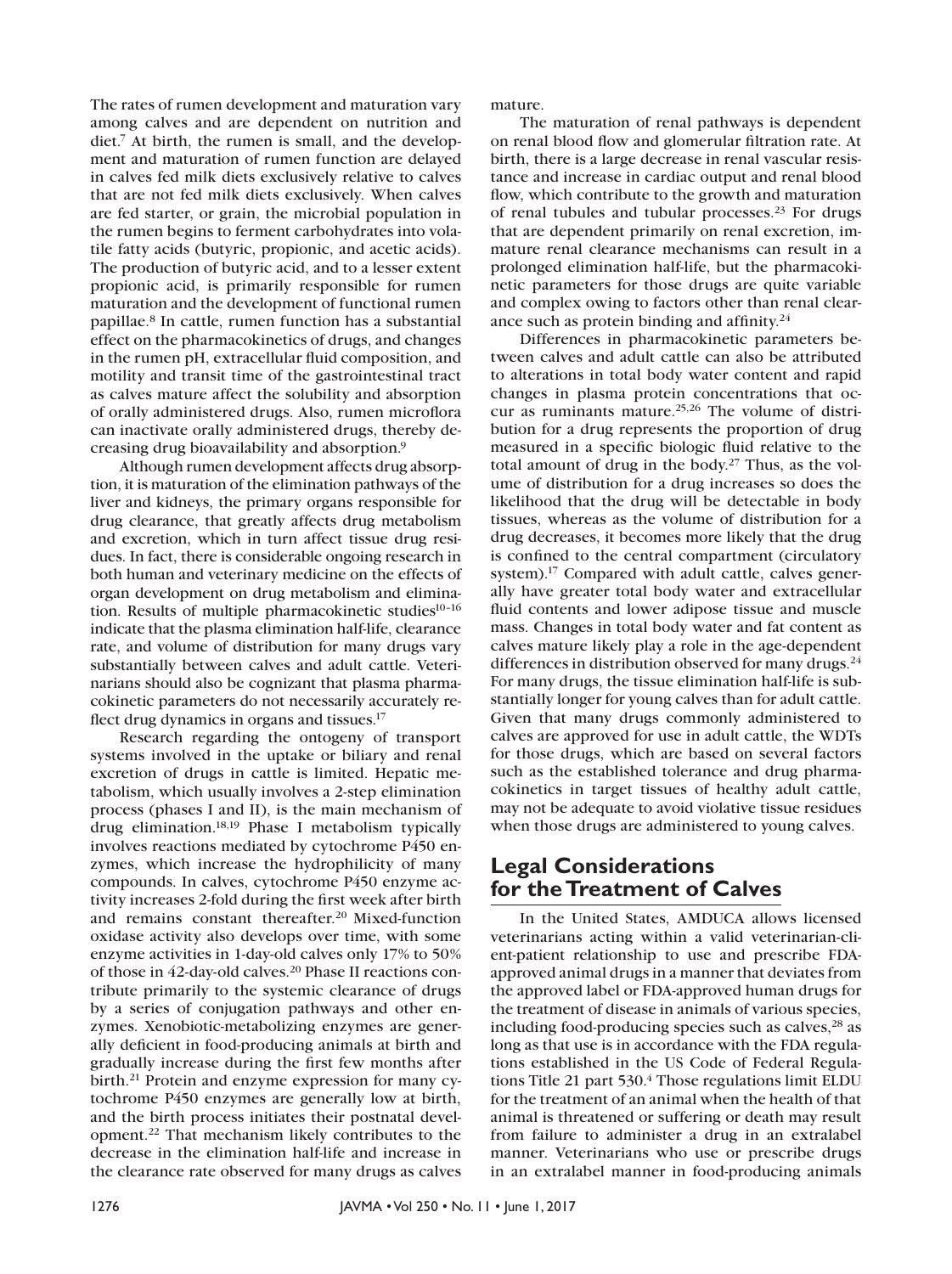are required to set an extended withdrawal period for the marketing of meat or milk from those animals on the basis of scientific information and take other steps to prevent violative drug residues.

Veterinarians should be aware that the detection of tissue residues of any drug that does not have an established tolerance for that tissue is considered a violation, regardless of the age of the animal. The tolerance is established by the FDA and is defined as the maximum concentration of a veterinary drug residue (the residue may be the parent drug, metabolite, or some other marker residue that has been accepted for monitoring purposes) that is legally permitted or recognized as safe in specific edible tissues of treated animals.29 Also, sensitive multidrug residue analytic methods continue to be developed that can detect drug residues at low concentrations that were previously undetectable, and the FSIS is implementing those methods in its routine surveillance protocols.30 Thus, given that few drugs are approved for use and have established tolerances in calves, extralabel administration of most drugs to calves will require adherence to extended WDIs to minimize the risk of violative tissue residues.

Before proceeding, readers are reminded that there is an important distinction between WDT and WDI. The WDT is defined as the time required after administration of a drug in accordance with the label for tissue concentrations of the drug or its metabolites to decrease below established tolerances, whereas the WDI is a scientifically derived recommended withholding period for meat or milk products from animals following administration of a drug in an extralabel manner.<sup>31</sup>

## **FDA-Approved Drugs for Calves**

In general, administration of a drug approved by the FDA for use in calves in accordance with the labeled dosage and adherence to the labeled WDT should be sufficient to avoid the detection of violative tissue residues. However, in the United States as of January 2016, only 18 drugs were approved by the FDA for use in all classes of calves, and many of those drugs no longer appear in the *Compendium of Veterinary Products*32 and may not be commercially available.

For many FDA-approved veterinary drugs, it can be difficult to discern from the label whether a specific drug is approved for use in young calves owing to variability in the type of data provided to the FDA by the drug sponsor. Because veal calves are slaughtered at a much younger age and differ physiologically from other classes of calves and there is limited tissue depletion information for that class of calves, drugs with labels that contain the statement "not for use in calves to be processed for veal" should not be administered to veal calves, and if they are administered, greatly extended WDIs are warranted. That statement indicates that the product has not been evaluated in calves intended for veal production and there is limited tissue depletion data, so withdrawal

recommendations may not be possible. According to FARAD's interpretation, when a drug label states, "a withdrawal period has not been established for this product in preruminating calves," it indicates that the drug can be legally administered to dairy heifer, beef steer, and veal calves provided all stipulations of AMDUCA are met, there is sufficient scientific data available to determine an appropriate WDI, and the drug in question is not prohibited from use in foodproducing animals by the FDA.

For drugs approved for use in food-producing animals, residue tolerances are established for only the species and animal production classes for which that drug is approved. When a drug is administered to an unapproved species or production class (ie, ELDU), detection of any tissue residue of that drug is considered a violation. Target tissue data specific for calves are generally lacking for most drugs approved for use in adult cattle; therefore, residue depletion studies are warranted to characterize and extrapolate adult cattle data to young calves for calculation of appropriate WDIs. Drug label information and established tolerance concentrations for residues in meat and milk intended for human consumption are available on the FDA Animal Drugs<sup>33</sup> and FARAD VetGram<sup>34</sup> websites.

## **Medicated Feeds and Feed Additives**

According to title 21, part 558 of the US Code of Federal Regulations, $35$  a medicated feed is defined as any manufactured or mixed feed that contains drug ingredients intended to promote growth or feed efficiency or to cure, mitigate, prevent, or treat diseases of nonhuman animals. Several medicated feed additives are approved for use in various classes of calves, and complete information regarding those additives is available on the FARAD VetGram website.<sup>34</sup> In the United States, medicated feeds or feed additives cannot be administered in an extralabel manner to major species such as cattle, but can be administered in an extralabel manner for treatment purposes to minor species, such as goats and sheep. In other words, in major species (cattle, pigs, horses, dogs, cats, turkeys, and chickens), medicated feeds or feed additives cannot be used or prescribed for an unapproved species or production class or at a higher or lower dose than that provided on the FDA-approved label.

### **Medicated milk replacers**

In the United States, the FDA considers milk and milk replacer fed to calves as feeds; therefore, they are subject to the same rules and regulations as other feeds. A large proportion of the antimicrobials administered to dairy calves are fed via milk replacer.<sup>35</sup> Neomycin and oxytetracycline are approved for use in milk replacers for the prevention or treatment of bacterial enteritis (scours). Historically, those medications could be continuously fed throughout the preweaning period. Results of a 2014 national survey35 indicate that approximately 60% of US dairy operations feed medicated milk replacers to preweaned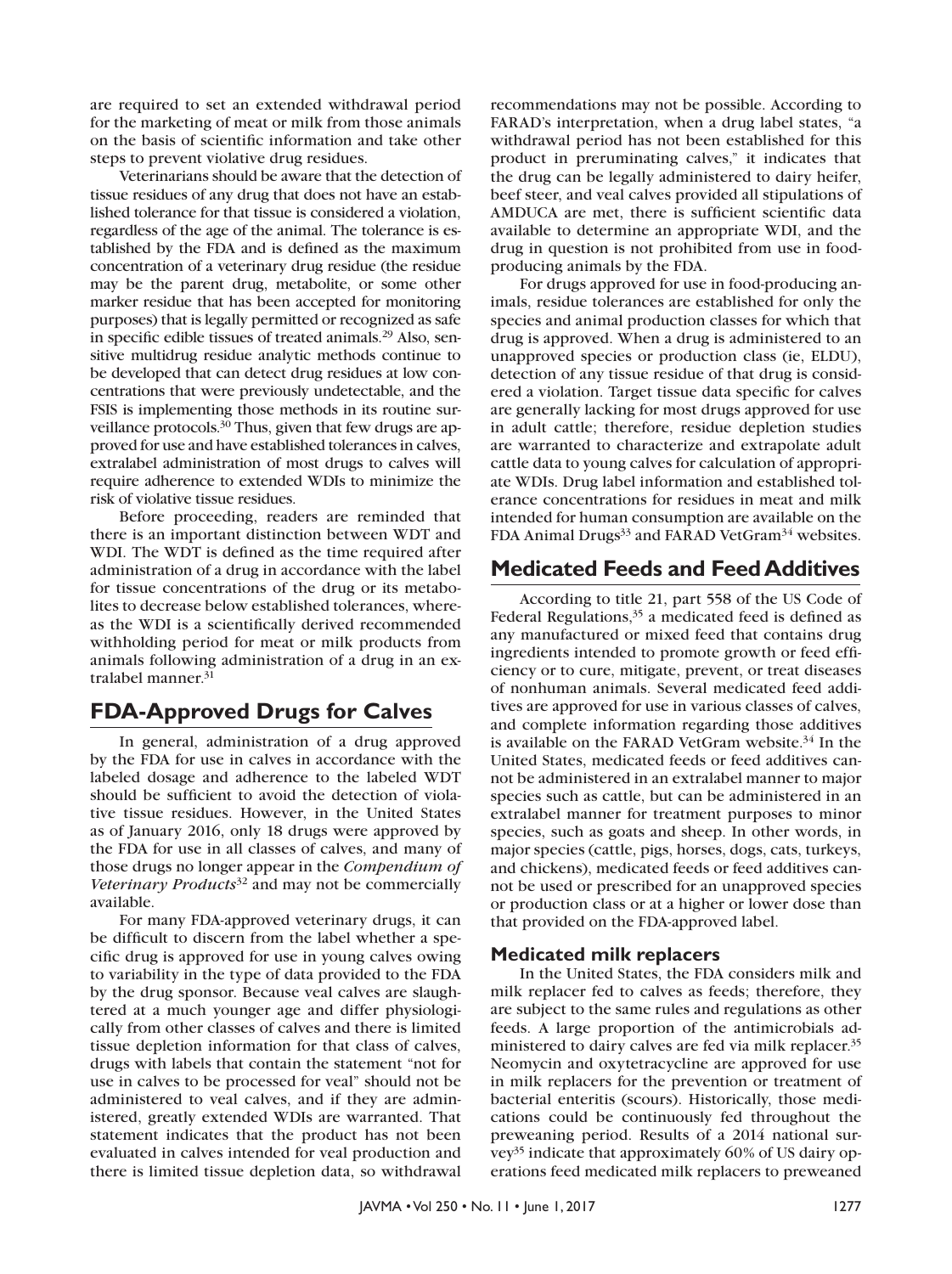calves, and most of those milk replacers contain a combination of oxytetracycline and neomycin. However, there is little data available to indicate that administration of antimicrobials to calves via milk or milk replacer is effective for the prevention of scours, and that practice should be discouraged.36

In 2010, the FDA mandated that milk replacers could no longer contain neomycin and oxytetracycline in a ratio of 2:1.37 Instead, milk replacers can contain neomycin and oxytetracycline in a ratio of 1:1 and can be fed at either a low (0.11 to 0.22 mg/ kg [0.05 to 0.10 mg/lb]) or high (22 mg/kg [10 mg/ kg]) dose for only 7 to 14 days.<sup>37</sup> Thus, calves can no longer be fed milk or milk replacers containing antimicrobials continuously from birth to weaning. This was an effort to transition the use of oral antimicrobials in calves from prophylactic to therapeutic purposes. Nevertheless, 296 residue violations were detected in veal calves in 2014, of which 152 (51%) were caused by neomycin and oxytetracycline.<sup>38</sup>

#### **Waste milk and colostrum**

On US dairy operations, it is common practice to feed calves unsaleable or waste milk from cows that may potentially contain drug residues.<sup>35</sup> That practice has been associated with violative tissue drug residues in calves, <sup>39</sup> and FARAD has estimated slaughter WDIs for veal calves fed colostrum from cows treated with antimicrobials during the dry period (ie, the approx 45- to 60-day period prior to calving during which a dairy cow is not milked).<sup>40</sup> Results of other studies $41,42$  likewise indicate that feeding calves milk replacer containing penicillin G or amoxicillin can result in violative tissue residues of those drugs. In 1988, calves fed milk or colostrum from medicated cows accounted for 39 of the 460 (8.5%) residue violations identified by the FDA.<sup>43</sup> In contrast, residues of cephapirin benzathine were not identified in the tissues of 24- or 48-hour-old calves that were fed first-milking colostrum from cows that were administered that drug by an intramammary route in accordance with the product label at dry off (ie, the first day of the dry period). $44$  Although the results of that study $44$  cannot be used to indicate that feeding calves colostrum from medicated cows will never cause violative tissue residues, it appears the risk is fairly low, especially when cows are treated with drugs in accordance with the FDA-approved label. Data regarding violative tissue residues in calves fed milk or colostrum from cows treated with drugs in an extralabel manner are lacking.

The adulteration of a medicated feed consisting of cows' milk mixed with a drug that has not been directed by an approved label to be fed to veal calves would be considered extralabel use of a medicated feed and considered unsafe by the FDA.<sup>45</sup> Previous regulatory action has been documented when drugs have been administered in contaminated milk to veal calves.<sup>46</sup> Producers and veterinarians are liable for the presence of any violative residues in animals that enter the human food chain; therefore, calves fed milk that potentially contains a drug residue should not be used for veal production.

#### **VFD**

The FDA recently enacted (January 2017) the  $VFD<sub>1</sub><sup>47</sup>$  which outlines the regulations for the administration of drugs in animal feeds. The VFD limits the use of medically important antimicrobials (ie, antimicrobials considered necessary for ensuring human and animal health) in animal feeds for therapeutic purposes only; those antimicrobials cannot be administered to facilitate growth or feed efficiency.<sup>47</sup> It also requires veterinary oversight (ie, prescription) for all antimicrobials administered in animal feeds and prohibits ELDU of any antimicrobial or other drug in feed intended for food-producing animals.47 The VFD regulations apply to medicated milk replacers and any other drugs that might be added to milk fed to calves.47 Thus, calf raisers must follow the label directions when feeding a medicated milk replacer. Moreover, because the FDA considers milk and milk replacer animal feeds, veterinarians cannot prescribe the administration of any drug in milk or milk replacer in an extralabel manner. However, oral administration of drugs separate from feed (including milk and milk replacer) is permissible as long as such administration is in accordance with the FDA-approved drug label or AMDUCA.<sup>47</sup>

### **State Regulations Regarding Drug Administration to Calves**

Results of an extensive search and review of laws regarding drug and antimicrobial use in food-producing animals conducted by FARAD personnel revealed that 8 states (California, Maryland, Minnesota, New Jersey, New York, North Carolina, Pennsylvania, and West Virginia) have introduced at least 1 bill to the respective state legislatures that would affect drug use in food-producing animals. As of August 2016, the only bill introduced at the state level that was signed into law was California Senate Bill 27.

California Senate Bill 27 is intended to promote the judicious use of medically important antimicrobials in food-producing animals and is similar to the VFD in many ways.<sup>48</sup> It restricts the use of antimicrobials deemed important for human medicine in livestock to therapeutic purposes only and requires that such use be in accordance with a prescription written by a licensed veterinarian within the confines of a valid veterinary-client-patient relationship. However, California Senate Bill 27 applies to all antimicrobials regardless of route of administration, whereas the VFD applies only to antimicrobials administered in water or feed. Consequently, in California, injectable antimicrobials currently available over-the-counter will be available by prescription only beginning on January 1, 2018.48

### **Drugs Commonly Prescribed to Calves**

A few select drugs commonly administered to calves for which FARAD frequently receives queries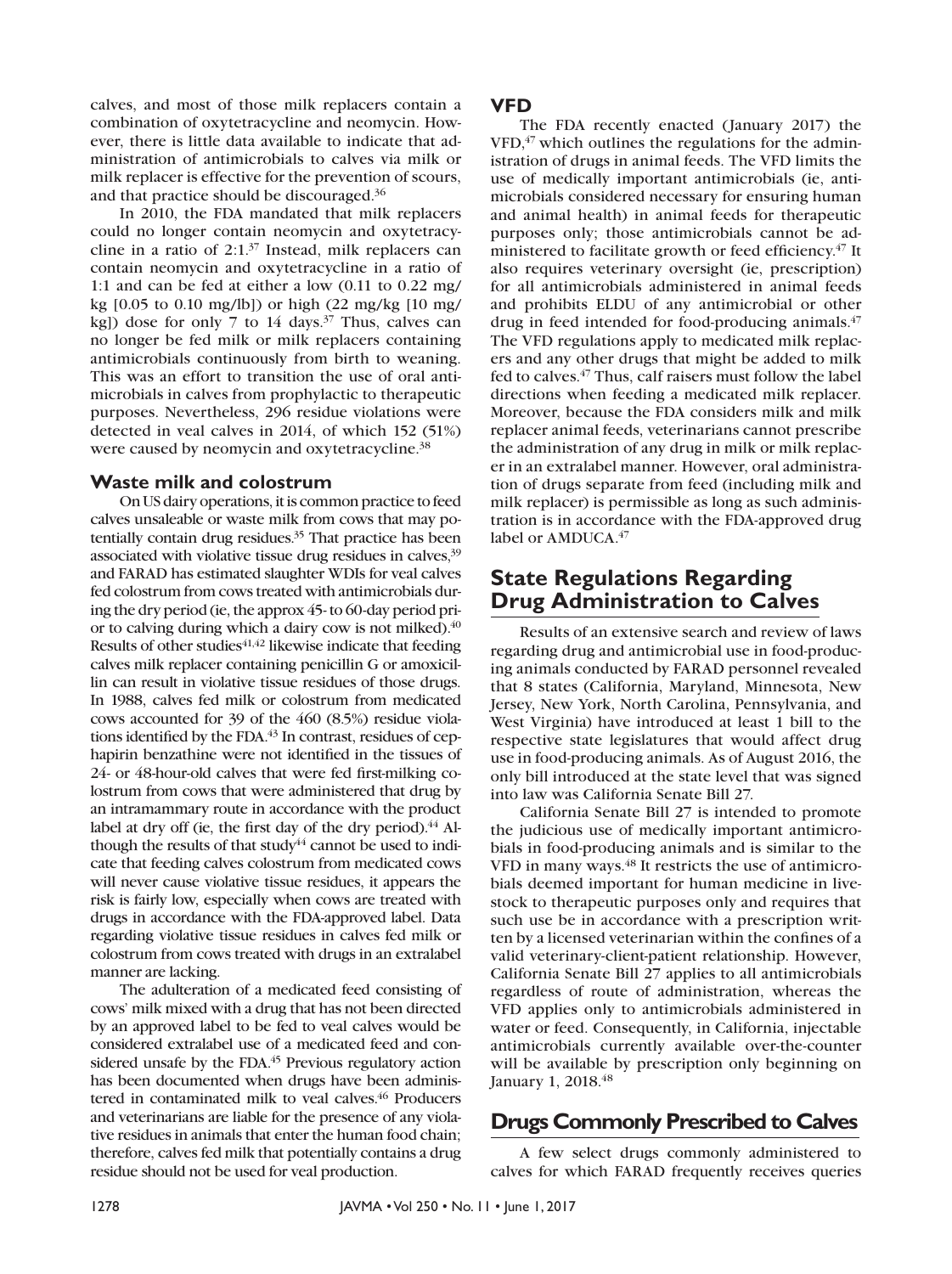were summarized **(Table 1)**. As a reminder, tissue tolerances are established only for drugs that are administered to an approved species according to the label instructions, and the detection of tissue residues that exceed the tolerance for a particular drug or for a drug for which a tolerance has not been established is a violation. Because drug metabolism can vary on the basis of age or health status, multiple tests have been developed to detect various drugs in urine or other fluid or tissue matrices, and those tests can be used to evaluate samples obtained from calves prior to slaughter as an additional means of ensuring that those calves do not have violative tissue residues. However, when considering the use of such a test, it is critical that the test chosen can detect the compound of interest at or below the tolerance established for the tissue being assessed. For example, a commercially available cowside test<sup>a</sup> can detect certain sulfonamides in the urine and serum of cattle, but its limit of detection is greater than the established tolerance for sulfonamides in tissues; therefore, it should be used with caution, and a negative test result should not be considered a guarantee that violative tissue residues are not present.

#### **Sulfamethoxazole and trimethoprim**

Sulfonamides are of high regulatory concern for the FDA and have the potential to accumulate in tissues with repeated dosing. A tolerance for sulfonamides has not been established for calves; therefore, detection of any sulfonamide residue in the tissues of a calf is considered a violation. In calves, the elimination rate of sulfamethoxazole in tissues is 10-fold slower than that in plasma, and the elimination half-life of sulfamethoxazole following IM injection was 70.6 and 81.6 hours for muscle and kidney, respectively.<sup>49</sup> Excretion of sulfonamides can be erratic, especially in young animals; therefore, assessment of urine for sulfonamide residues is advisable for any compromised animal, and the WDI for calves should be greatly extended, compared with that for adult cattle.

#### **Tetracyclines**

Tetracyclines are commonly administered to calves in medicated milk replacers. In the United States, tet-

racyclines can be administered to calves as long as the guidelines established by the VFD $47$  and AMDUCA $4$  are followed. In young calves, the terminal half-life of oxytetracycline following oral administration in milk or milk replacer is longer than that following parenteral administration,50,51 likely because tetracycline binds to calcium in the milk or milk replacer, which extends its absorption phase. Following IV administration of oxytetracycline, the mean clearance and volume of distribution in 3-week-old calves are 2- and 3-fold, respectively, greater than the corresponding values for adult cows.52 Several products containing oxytetracycline are approved by the FDA for use in calves, and the WDTs range from 18 to 28 days when those products are administered in accordance with the approved label. According to the label of several oxytetracycline products, it is recommended that the volume of tetracycline parenterally administered at each injection site be limited to 1 to 2 mL in small calves that weigh  $\leq$  45 kg (100 lb) because injection of larger volumes at each injection site may necessitate a prolonged WDT.

#### **Flunixin meglumine**

Flunixin meglumine is an NSAID that, in the United States, is approved for the treatment of pyrexia associated with bovine respiratory disease, endotoxemia, and acute mastitis and inflammation caused by endotoxemia in beef and dairy cattle. It also has analgesic properties and is frequently used in an extralabel manner to alleviate signs of pain associated with castration and dehorning in calves.<sup>53-55</sup> From October 2013 through September 2014, the FSIS identified residue violations in 1,146 animals processed in US slaughter houses, of which 108 (10%) were caused by flunixin; 17 of the 108 (16%) animals with violative flunixin residues were immature cattle (veal calves  $[n = 9]$  and heavy calves [ruminating animals typically slaughtered at  $> 182$  kg  $\{400$  lb}; 8]).<sup>38</sup> In 1 study,<sup>11</sup> veal calves administered flunixin  $(2.2 \text{ mg/kg})$ [1 mg/lb], IV, q 24 h for 3 days [ie, the labeled dosage for adult cattle]) had detectable concentrations of that drug in both liver and muscle tissue for at least 5 days after injection of the last dose. Flunixin is a drug of high regulatory concern for the FDA. Because

| Table I-Tissue elimination half-lives in calves and adult cattle for select drugs commonly administered to calves. |  |  |  |  |
|--------------------------------------------------------------------------------------------------------------------|--|--|--|--|
|--------------------------------------------------------------------------------------------------------------------|--|--|--|--|

| Drug                                           | <b>Calves</b>    |                                     | <b>Adult cattle</b> |                                     | <b>Current FSIS analytic</b>             | FDA-established tolerance <sup>70</sup>   |                           |
|------------------------------------------------|------------------|-------------------------------------|---------------------|-------------------------------------|------------------------------------------|-------------------------------------------|---------------------------|
|                                                | <b>Tissue</b>    | <b>Elimination</b><br>half-life (h) | <b>Tissue</b>       | <b>Elimination</b><br>half-life (h) | lower limit of<br>detection $(\mu g/mL)$ | <b>Tissue</b>                             | Tolerance<br>$(\mu g/mL)$ |
| Sulfamethoxazole-<br>trimethoprim <sup>*</sup> | Muscle           | 70.6 (49)                           | Muscle              | 65.3(73)                            | 0.05(77)                                 | All edible tissues<br>(including kidney†) | 0.1                       |
| Oxytetracycline                                | Kidney<br>Muscle | 81.1(50)<br>55.9 (50)               | Kidney<br>Muscle    | 21.7(74)<br>11.6(74)                | 0.5(78)                                  | Kidney<br>Muscle<br>Liver                 | 12<br>6                   |
| Flunixin                                       | Liver<br>Kidney  | $37.25$ (11)<br>152.74 (11)         | Liver<br>Kidney     | 27.94(15)<br>21.53(15)              | 0.0125(79)                               | Livert<br>Muscle                          | 0.125<br>0.025            |
| Florfenicol                                    | Kidney           | 10.34(75)                           | Liver               | 206 (76)                            | 0.2(80)                                  | Livert<br>Muscle                          | 3.7<br>0.3                |

Numbers in parentheses represent the numbers of the references from which the information was obtained. Of the drugs listed, only oxytetracycline is approved for use in calves; administration of the other drugs to calves would be considered ELDU.

\*In the United States, ELDU of all sulfonamides and potentiated sulfonamides is prohibited in female dairy cattle > 20 months old. †Target tissue (edible tissue selected by the FDA to monitor for residues in target animals).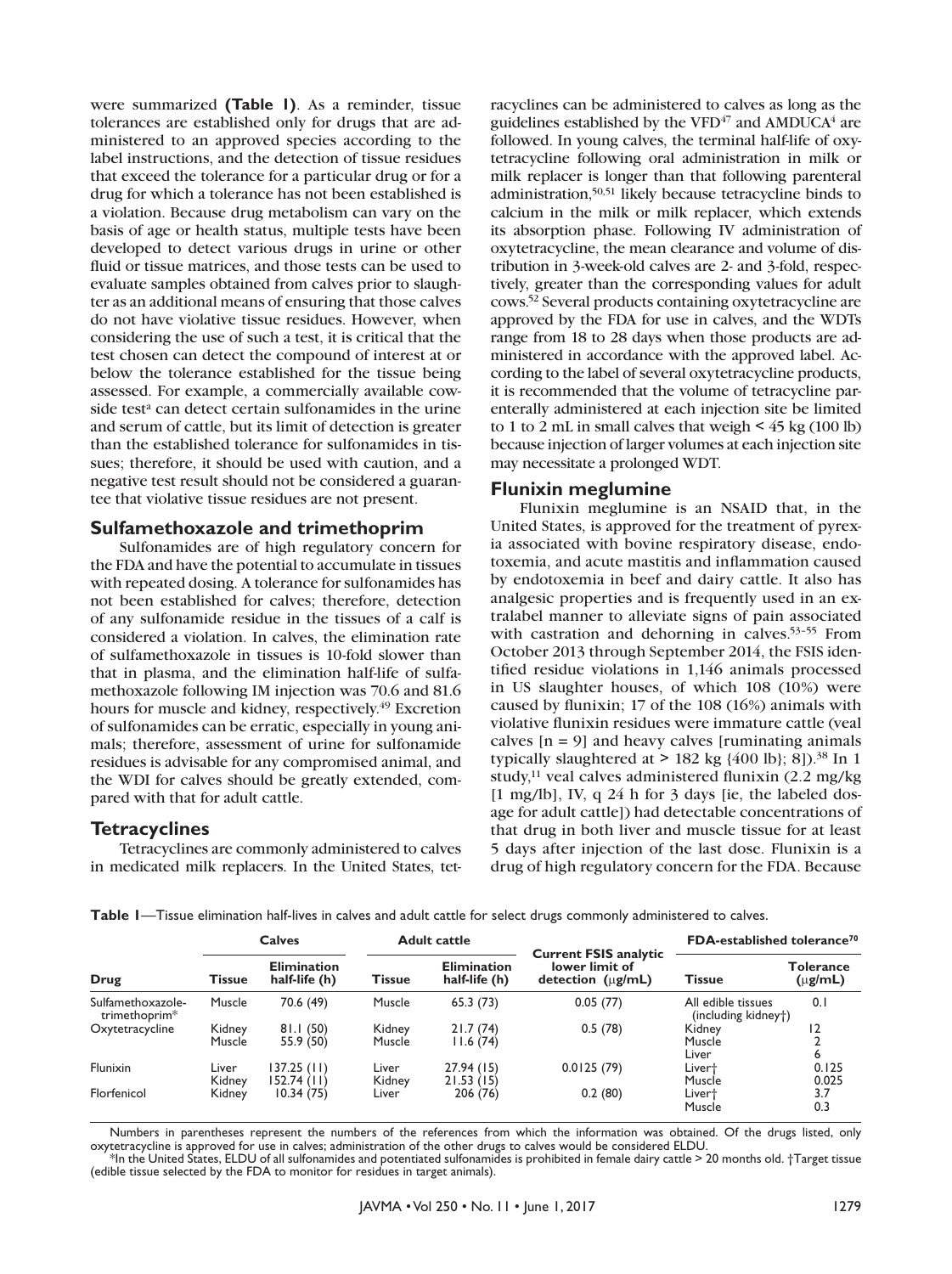the clearance and tissue elimination half-life of flunixin are dependent on the age and disease status of the treated animal, FARAD recommends a meat WDI of at least 14 days when flunixin is administered in accordance with the labeled dosage to dairy heifer, beef steer, and veal calves.<sup>11</sup> Further information regarding the avoidance of flunixin residues in cattle is available in a previous FARAD Digest.56

#### **Meloxicam**

Meloxicam is an NSAID that is commonly administered to calves to alleviate signs of pain and inflammation associated with routine procedures such as dehorning and castration. Meloxicam is not approved for use in cattle in the United States; therefore, the detection of any meloxicam residue in the tissues or milk of cattle sold for human consumption is considered a violation, and extended WDIs are necessary to ensure that meloxicam residue concentrations are undetectable by the FSIS. In the United States, meloxicam is not prohibited from use in food animals; thus, all AMDUCA guidelines must be followed for permissible ELDU. The analgesic properties of meloxicam are greater than those of flunixin<sup>57</sup>; therefore, since there are currently no drugs approved for alleviation of pain in cattle, the use of meloxicam for analgesic purposes appears to be permissible under AMDUCA.58,59

Results of 1 study<sup>60</sup> indicate that 4- to 6-month-old beef steers administered meloxicam (0.5 mg/kg [0.23 mg/lb], PO, q 24 h for 4 days) had kidney and liver concentrations of the drug below the limit of quantitation (0.025 mg/kg [0.011 mg/lb]) by 15 days after administration of the last dose. Meloxicam is approved for use in cattle in other countries such as Canada and many countries in the European Union. In the European Union, meloxicam is approved for use in calves > 1 week old for the treatment of diarrhea in combination with oral fluid therapy to reduce clinical signs of the disease and in calves 6 to 12 weeks old to provide analgesia following dehorning; the approved dose is 0.5 mg/kg, PO, once, and the withdrawal period for slaughter is 15 days.<sup>61</sup> In the United States, FARAD recommends a meat WDI of 21 days following oral administration of a single dose (0.5 to 1.0 mg/kg [0.23 to 0.45 mg/lb]) of meloxicam to calves and 30 days when multiple doses of up to 1 mg/ kg of the drug are administered.

### **Cephalosporins**

In April 2012, the FDA prohibited the ELDU of cephalosporins (excluding cephapirin) in major food-producing animals (cattle, swine, chickens, and turkeys) with some exceptions.<sup>62</sup> Those exceptions permit the administration of a cephalosporin for an extralabel indication (ie, a disease or purpose not included on the approved label) as long as it is administered in accordance with the labeled dosage (dose, route, frequency, and duration of administration) approved for the species and production class.<sup>63</sup> Although the FDA currently considers veal calves as a separate production class from dairy heifer and beef steer calves during the drug approval process,<sup>6</sup> cattle of all ages and production classes are considered a major-use species and are subject to the ELDU prohibitions for cephalosporins.

Results of multiple pharmacokinetic studies<sup>10,64,65</sup> indicate that, for any given cephalosporin, the plasma elimination half-life in calves is longer than that for adult cattle, and the plasma elimination half-life varies considerably by age and among cephalosporin formulations. For example, the plasma elimination half-life of ceftiofur sodium for calves  $\leq$  3 months old is almost 3 times that for calves 6 to 9 months old.10 Currently, FARAD recommends a conservative meat WDI of 14 days for dairy heifer and beef steer calves following administration of ceftiofur sodium at the labeled dosage (1.1 to 2.2 mg/kg [0.5 to 1.0 mg/lb], IM or SC, q 24 h for 3 days). The labels of several ceftiofur products specifically state that the drug cannot be used in calves intended for veal production, and those products should never be administered to veal calves. More tissue data are needed to determine WDIs for calves following the administration other formulations of ceftiofur.

### **Florfenicol**

Florfenicol is a synthetic broad-spectrum antimicrobial that is approved for the control and treatment of bovine respiratory disease associated with *Mannheimia haemolytica*, *Pasteurella multocida*, and *Histophilus somnus* and treatment of bovine interdigital phlegmon (foot rot) in ruminant cattle (beef cattle and female dairy cattle < 20 months old).66 The meat WDT is 28 days when it is administered IM and 38 days when it is administered SC.<sup>66</sup> An extended WDI should be observed when florfenicol is administered in an extralabel manner to calves. A meat WDI of 90 days is currently recommended by FARAD following administration of a single SC dose of florfenicol (40 mg/kg [18 mg/lb]) to dairy heifer and beef steer calves. Because florfenicol is not approved for use in veal calves, the detection of any florfenicol amine residue in the tissue of a veal calf at slaughter would be considered a violation. However, because florfenicol is approved for use in beef cattle, the detection of a florfenicol amine residue at a concentration lower than the established tolerance for that production class would not be considered a violation.

#### **Fluoroquinolones**

In 1997, the FDA prohibited the ELDU of all fluoroquinolones in food-producing animals.<sup>67</sup> Two fluoroquinolones, danofloxacin and enrofloxacin, are currently approved for use in cattle for the control and treatment bovine respiratory disease. The label for both of those products specifically states, "a withdrawal period has not been established for this product in preruminanting calves."68,69 Use in calves to be processed for veal would be an extralabel use, which is prohibited.67 Therefore, a veterinarian cannot legally prescribe this drug for veal calves, no matter what withdrawal period is prescribed.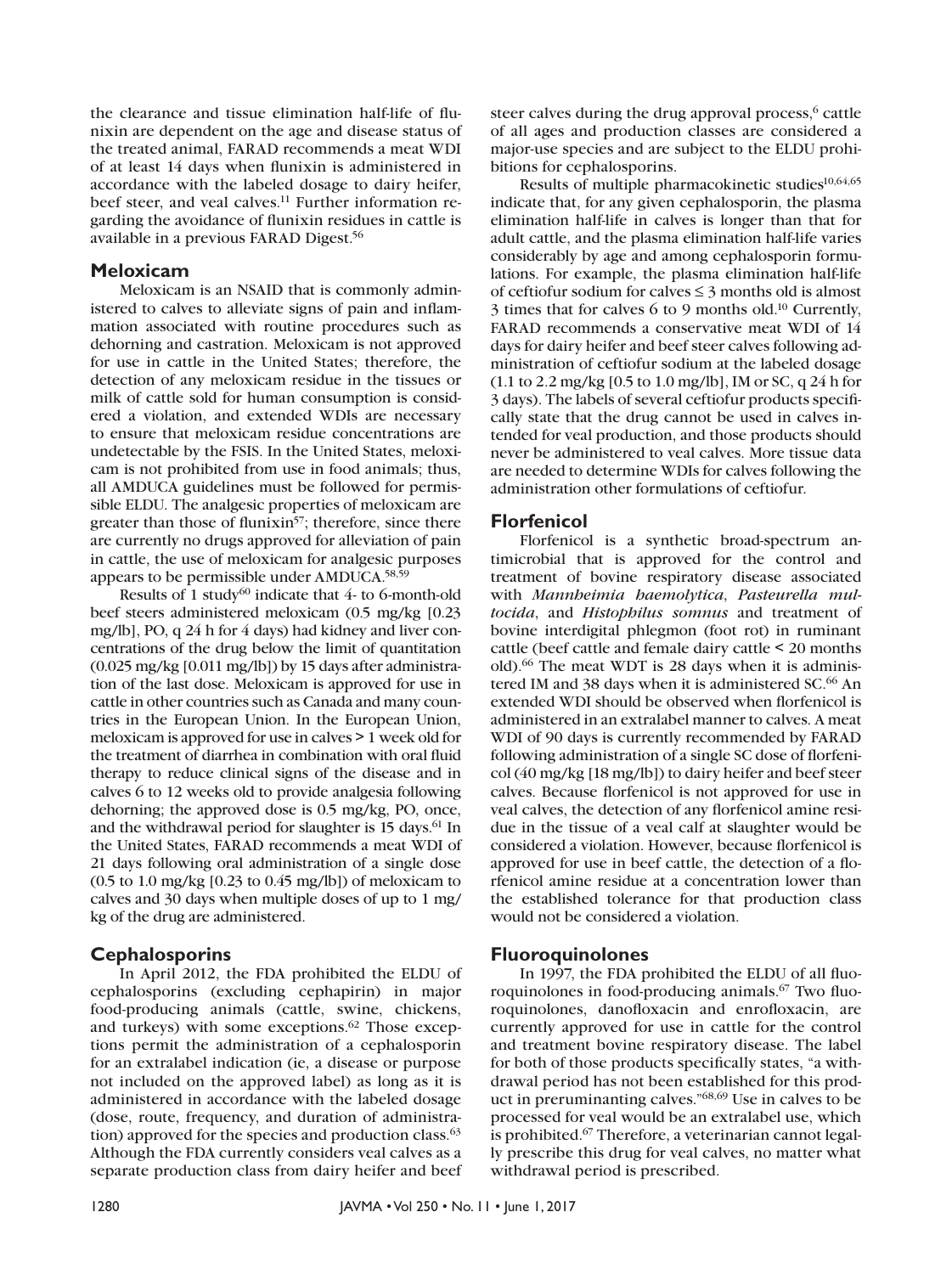In regard to enrofloxacin, it is FARAD's interpretation that if a veterinarian documents in the medical record that a young calf is not intended for veal production (ie, dairy heifer or beef steer), use is permitted in female and male dairy breed animals (including suckling calves) that are raised for beef or dairy production, as long as all other conditions in the labeling are met. Thus, enrofloxacin could be administered in accordance with the approved label to such animals.

The label for danofloxacin<sup>68</sup> specifically states that the product is, "not for use in cattle intended for dairy production or calves to be processed for veal." Thus, danofloxacin cannot be legally administered to veal calves or dairy heifers intended for milk production, no matter what WDI is observed. According to FAR-AD's interpretation, administration of danofloxacin to female or male calves of dairy breeds that are intended for meat production would be legal provided it is documented that these calves are not being raised for veal and all other label instructions are followed because the FDA considers those animals beef cattle.

### **Summary**

The purpose of this FARAD Digest was to provide US veterinarians guidance regarding drug administration to calves. The variable nomenclature used by the FDA and scientific literature to define calves and the various production classes thereof can cause confusion about the regulations that govern drug use in those animals. The lack of FDA-approved drugs for use in dairy heifer, beef steer, and veal calves frequently necessitates ELDU. Because tissue residue data for various drugs in young calves are limited, extended WDIs are generally necessary to avoid violative tissue residues. Beginning January 1, 2017, feeding medicated milk replacer and waste milk to calves will become more tightly regulated with the implementation of the VFD. Veterinarians need to be aware of those issues to safeguard the human food supply as well as to continue to promote the health and welfare of all calves.

## **Acknowledgments**

Supported by a USDA grant for the Food Animal Residue Avoidance and Depletion Program.

## **Footnotes**

Kidney Inhibition Swab (KIS) test, Charm Sciences Inc, Lawrence, Mass.

## **References**

- 1. Schaffer AP, Larson RL, Cernicchiaro N, et al. The association between calfhood bovine respiratory disease complex and subsequent departure from the herd, milk production, and reproduction in dairy cattle. *[J Am Vet Med Assoc](http://avmajournals.avma.org/action/showLinks?doi=10.2460%2Fjavma.250.11.1275&system=10.2460%2Fjavma.248.10.1157&citationId=p_2)* 2016;248:1157–1164.
- 2. Virtala AM, Mechor GD, Gröhn YT, et al. The effect of calfhood diseases on growth of female dairy calves during the first 3 months of life in New York State. *[J Dairy Sci](http://avmajournals.avma.org/action/showLinks?doi=10.2460%2Fjavma.250.11.1275&pmid=8827469&crossref=10.3168%2Fjds.S0022-0302%2896%2976457-3&citationId=p_4)* 1996;79:1040–1049.
- 3. Donovan GA, Dohoo IR, Montgomery DM, et al. Calf and

disease factors affecting growth in female Holstein calves in Florida, USA. *[Prev Vet Med](http://avmajournals.avma.org/action/showLinks?doi=10.2460%2Fjavma.250.11.1275&pmid=9500160&crossref=10.1016%2FS0167-5877%2897%2900059-7&citationId=p_5)* 1998;33:1–10.

- 4. Extralabel drug use in animals. 21 CFR 530.
- 5. FDA. Guidance for Industry #207. Studies to evaluate the metabolism and residue kinetics of veterinary drugs in foodproducing animals: marker residue depletion studies to establish product withdrawal periods. March 2015. Available at: www.fda.gov/downloads/AnimalVeterinary/Guidance ComplianceEnforcement/GuidanceforIndustry/UCM207941. pdf. Accessed Jul 23, 2016.
- 6. FDA. Guidance for Industry #191. Changes to approved NA-DAs—new NADAs vs category II supplemental NADAs. May 2015. Available at: www.fda.gov/downloads/AnimalVeterinary/ GuidanceComplianceEnforcement/GuidanceforIndustry/ ucm052460.pdf. Accessed Jan 20, 2016.
- 7. Stobo IJ, Roy JH, Gaston HJ. Rumen development in the calf. 2. The effect of diets containing different proportions of concentrates to hay on digestive efficiency. *[Br J Nutr](http://avmajournals.avma.org/action/showLinks?doi=10.2460%2Fjavma.250.11.1275&pmid=5938700&crossref=10.1079%2FBJN19660022&citationId=p_12)* 1966;20:189–215.
- 8. Drackley JK. Calf nutrition from birth to breeding. *Vet Clin [North Am Food Anim Pract](http://avmajournals.avma.org/action/showLinks?doi=10.2460%2Fjavma.250.11.1275&pmid=18299032&crossref=10.1016%2Fj.cvfa.2008.01.001&citationId=p_14)* 2008;24:55–86.
- 9. Toutain PL, Ferran A, Bousquet-Mélou A. Species differences in pharmacokinetics and pharmacodynamics. In: Cunningham F, Elliott J, Lees P eds. *Comparative and veterinary pharmacology*. Berlin, Germany: Springer-Verlag, 2010;19– 48.
- 10. Brown SA, Chester ST, Robb EJ. Effects of age on the pharmacokinetics of single dose ceftiofur sodium administered intramuscularly or intravenously to cattle. *[J Vet Pharmacol](http://avmajournals.avma.org/action/showLinks?doi=10.2460%2Fjavma.250.11.1275&pmid=8992023&crossref=10.1111%2Fj.1365-2885.1996.tb00005.x&citationId=p_18)  [Ther](http://avmajournals.avma.org/action/showLinks?doi=10.2460%2Fjavma.250.11.1275&pmid=8992023&crossref=10.1111%2Fj.1365-2885.1996.tb00005.x&citationId=p_18)* 1996;19:32–38.
- 11. Kissell LW, Brinson PD, Gehring R, et al. Pharmacokinetics and tissue elimination of flunixin in veal calves. *[Am J Vet Res](http://avmajournals.avma.org/action/showLinks?doi=10.2460%2Fjavma.250.11.1275&system=10.2460%2Fajvr.77.6.634&citationId=p_20)* 2016;77:634–640.
- 12. Gips M, Soback S. Norfloxacin nicotinate pharmacokinetics in unweaned and weaned calves. *[J Vet Pharmacol Ther](http://avmajournals.avma.org/action/showLinks?doi=10.2460%2Fjavma.250.11.1275&pmid=8735421&crossref=10.1111%2Fj.1365-2885.1996.tb00025.x&citationId=p_22)* 1996;19:130–134.
- 13. Kaartinen L, Pyörälä S, Moialen M, et al. Pharmacokinetics of enrofloxacin in newborn and one-week old calves. *[J Vet](http://avmajournals.avma.org/action/showLinks?doi=10.2460%2Fjavma.250.11.1275&pmid=9430772&crossref=10.1046%2Fj.1365-2885.1997.00100.x&citationId=p_24)  [Pharmacol Ther](http://avmajournals.avma.org/action/showLinks?doi=10.2460%2Fjavma.250.11.1275&pmid=9430772&crossref=10.1046%2Fj.1365-2885.1997.00100.x&citationId=p_24)* 1997;20:479–482.
- 14. Nouws JF, Vree TB, Degen M, et al. Pharmacokinetics of sulphamethoxazole in calves and cows. *[Vet Q](http://avmajournals.avma.org/action/showLinks?doi=10.2460%2Fjavma.250.11.1275&pmid=2021049&crossref=10.1080%2F01652176.1991.9694279&citationId=p_26)* 1991;13:10–15.
- 15. Lichtenwalner DM, Cameron BD, Young C. The metabolism and pharmacokinetics of flunixin in cows and steers, in *Proceedings*. 14th World Cong Dis Cattle 1986; 1179–1183.
- 16. Waxman Dova S, Albarellos G, Kreil V, et al. Comparative pharmacokinetics of an injectable cephalexin suspension in beef cattle. *[Res Vet Sci](http://avmajournals.avma.org/action/showLinks?doi=10.2460%2Fjavma.250.11.1275&pmid=18433809&crossref=10.1016%2Fj.rvsc.2008.02.012&citationId=p_30)* 2008;85:570–574.
- 17. Riviere JE. Principles of drug movement in the body. In: Riviere JE, ed. *Comparative pharmacokinetics: principles, techniques and applications*. 2nd ed. Ames, Iowa: Wiley-Blackwell, 2011;13–25.
- 18. Ionescu C, Caira MR. Pathways of biotransformation—phase I reactions. In: *Drug metabolism: current concepts.* Dordrecht, The Netherlands: Springer Netherlands, 2005;41– 128.
- 19. Gibson GG, Skett P. Pathways of drug metabolism. In: *Introduction to drug metabolism*. 3rd ed. Cheltenham, England: Nelson Thornes Ltd, 2001:1–37.
- 20. Shoaf SE, Schwark WS, Guard CL, et al. The development of hepatic drug-metabolizing enzyme activity in the neonatal calf and its effect on drug disposition. *[Drug Metab Dispos](http://avmajournals.avma.org/action/showLinks?doi=10.2460%2Fjavma.250.11.1275&pmid=2891486&citationId=p_38)* 1987;15:676–681.
- 21. Schwark WS. Factors that affect drug disposition in food-producing animals during maturation. *[J Anim Sci](http://avmajournals.avma.org/action/showLinks?doi=10.2460%2Fjavma.250.11.1275&pmid=1459924&crossref=10.2527%2F1992.70113635x&citationId=p_40)* 1992;70:3635– 3645.
- 22. Alcorn J, McNamara PJ. Ontogeny of hepatic and renal systemic clearance pathways in infants: part I. *[Clin Pharmaco](http://avmajournals.avma.org/action/showLinks?doi=10.2460%2Fjavma.250.11.1275&pmid=12222995&crossref=10.2165%2F00003088-200241120-00003&citationId=p_42)[kinet](http://avmajournals.avma.org/action/showLinks?doi=10.2460%2Fjavma.250.11.1275&pmid=12222995&crossref=10.2165%2F00003088-200241120-00003&citationId=p_42)* 2002;41:959–998.
- 23. Alcorn J, McNamara PJ. Ontogeny of hepatic and renal systemic clearance pathways in infants: part II. *[Clin Pharmaco](http://avmajournals.avma.org/action/showLinks?doi=10.2460%2Fjavma.250.11.1275&pmid=12403644&crossref=10.2165%2F00003088-200241130-00005&citationId=p_44)[kinet](http://avmajournals.avma.org/action/showLinks?doi=10.2460%2Fjavma.250.11.1275&pmid=12403644&crossref=10.2165%2F00003088-200241130-00005&citationId=p_44)* 2002;41:1077–1094.
- 24. Fernandez E, Perez R, Hernandez A, et al. Factors and mechanisms for pharmacokinetic differences between pediatric population and adults. *[Pharmaceutics](http://avmajournals.avma.org/action/showLinks?doi=10.2460%2Fjavma.250.11.1275&pmid=24310425&crossref=10.3390%2Fpharmaceutics3010053&citationId=p_46)* 2011;3:53–72.